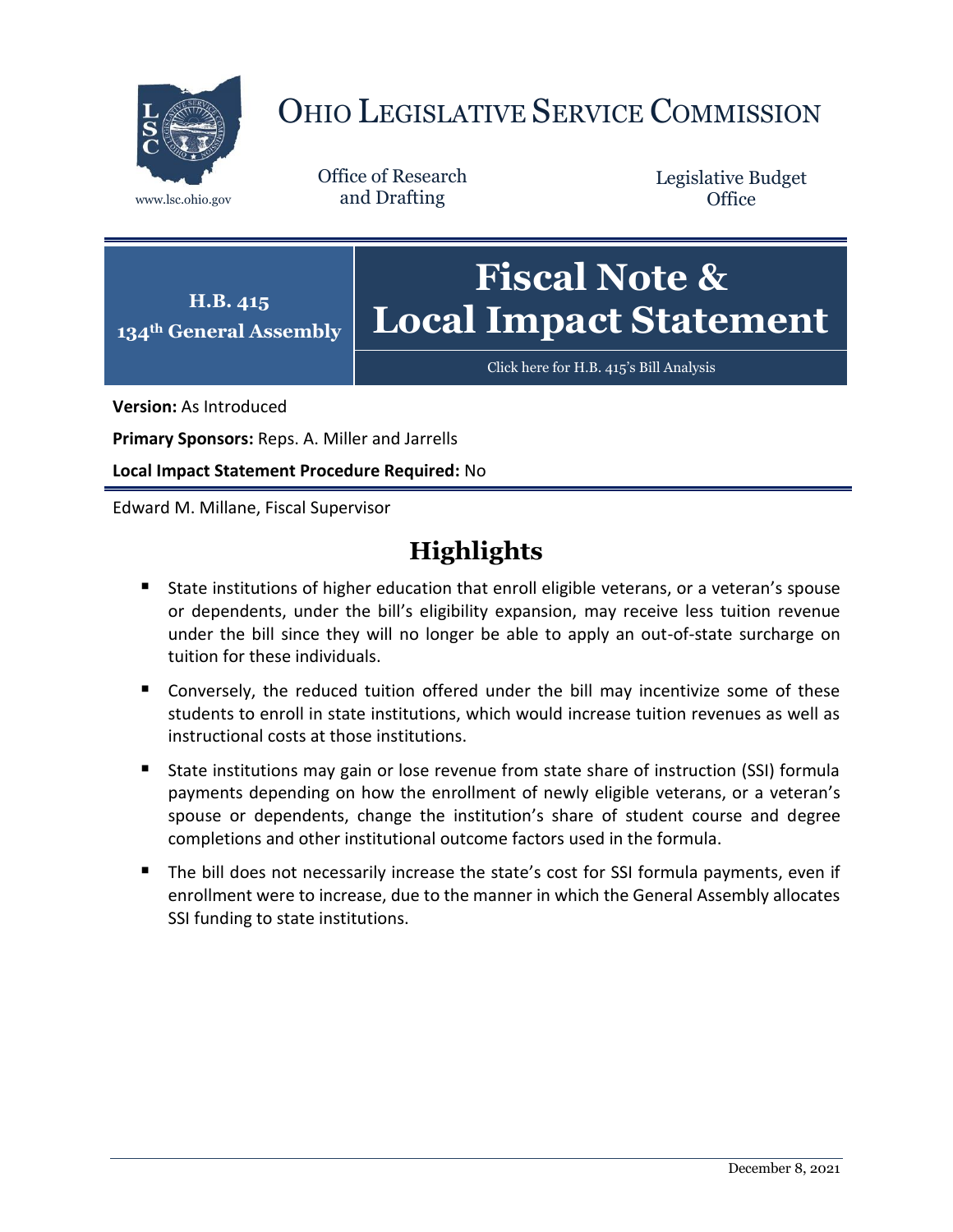# **Detailed Analysis**

### **Overview**

Current law grants in-state tuition to a veteran, or a veteran's spouse or dependents, as long as the veteran served one or more years on active military duty.<sup>1</sup> The bill expands eligibility for in-state tuition at state institutions of higher education by reducing the minimum duration of active duty service to qualify for in-state tuition to 15 or more days, including active duty for training in any year of service. The bill appears to primarily benefit members of the National Guard or reserve components of the military who have not completed at least one year of active duty and their spouses or dependents, as individuals joining the military for active duty generally have an active duty service obligation of four years.<sup>2</sup>

State institutions that currently enroll students newly eligible for in-state tuition will receive less tuition revenue than under current law. Most nonresident students attend four-year university main campus locations. The annual tuition revenue loss per full-time student would average \$9,580 for those institutions, which is the difference between the average out-of-state and the average in-state tuition charged at four-year campuses. On the other hand, the reduced tuition offered under the bill may incentivize additional qualifying veterans or their family members to enroll in Ohio institutions, which would increase tuition revenues as well as instructional costs. For each new full-time student enrolled, the average annual tuition revenue gain per student would be \$10,217 for four-year main campus locations, which is the average in-state tuition amount. In addition, state institutions may gain or lose revenue from state share of instruction (SSI) formula payments. The following provides additional details.

### **Tuition revenues**

State institutions generally can charge a higher tuition rate to out-of-state students than they can for in-state students. Under the bill, state institutions will receive less tuition revenue for newly eligible veterans and family members that would have otherwise attended the institution at out-of-state tuition rates. The cost of this provision is uncertain, as enrollment data reported by state institutions to the Ohio Department of Higher Education (DHE) does not identify the number of veterans and family members attending the institutions by residency status. However, as a point of reference, institutions classified 19.5% of students as nonresidents in the fall 2020 headcount reported to DHE. About 60% of these students attended four-year main campus locations. The table below shows that, in FY 2022, the average in-state tuition and general fees for undergraduate students enrolled at the main campus of one of the state's 13 public four-year universities is \$10,217, while the average out-of-state undergraduate tuition and general fees charged to a student is \$19,797. The difference, \$9,580, represents the average amount of the annual revenue loss per student at those locations due to the bill if it was in place

 $\overline{a}$ 

 $<sup>1</sup>$  Under continuing law, "veteran," for in-state tuition purposes, means any person who has completed</sup> service in the uniformed services, which includes the active and reserve components of the Army, Navy, Air Force, Marine Corps, or the Coast Guard; the Merchant Marine, the commissioned corps of the Public Health Service, the commissioned corps of the National Oceanic and Atmospheric Administration; and the National Guard and the organized militia.

<sup>&</sup>lt;sup>2</sup> USA.gov, "Join the Military," last updated October 28, 2021, [https://www.usa.gov/join-military.](https://www.usa.gov/join-military)